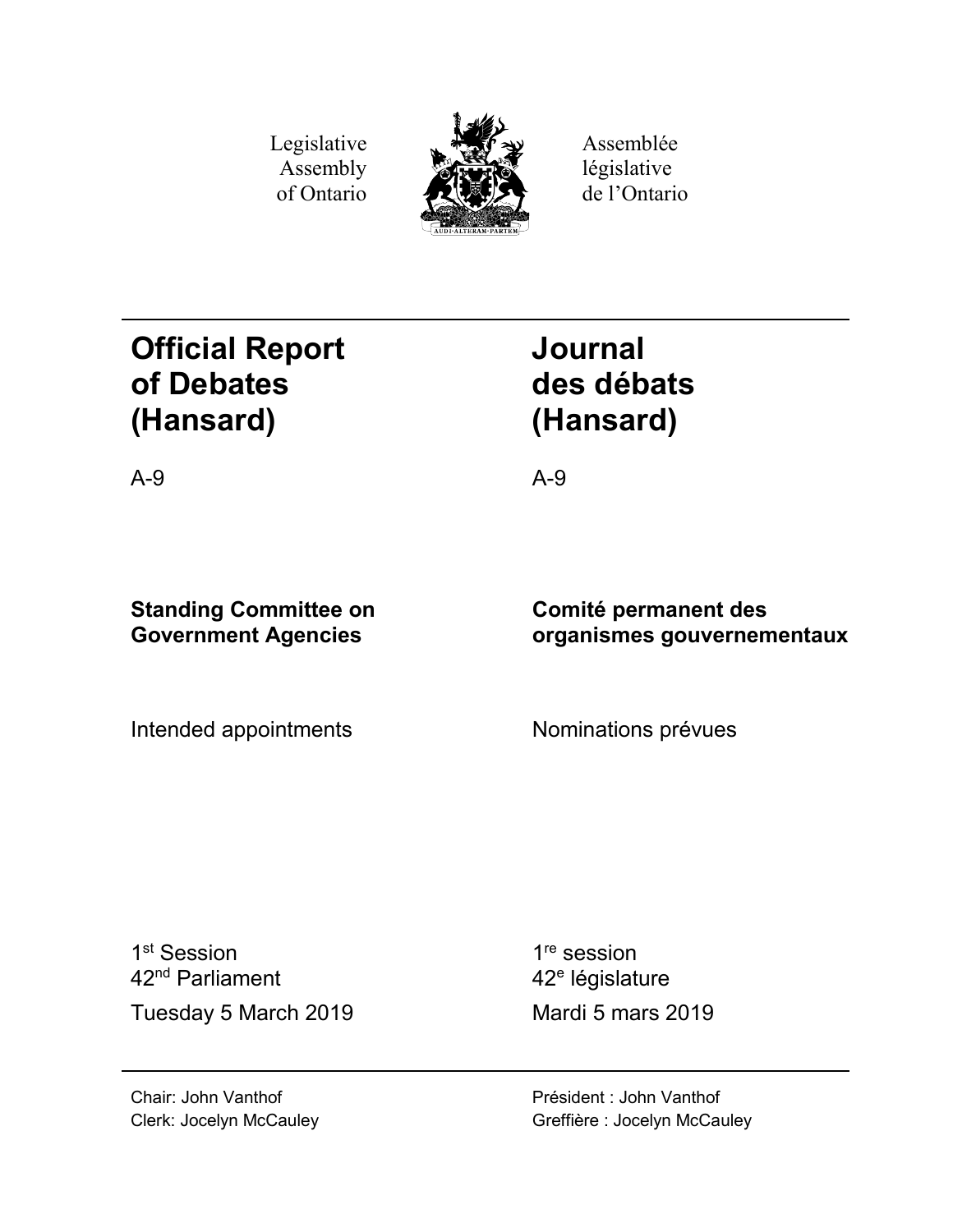Hansard and other documents of the Legislative Assembly can be on your personal computer within hours after each sitting. The address is:

# **Hansard on the Internet Le Journal des débats sur Internet**

L'adresse pour faire paraître sur votre ordinateur personnel le Journal et d'autres documents de l'Assemblée législative en quelques heures seulement après la séance est :

https://www.ola.org/

Reference to a cumulative index of previous issues may be obtained by calling the Hansard Reporting Service indexing staff at 416-325-7400.

## **Index inquiries Renseignements sur l'index**

Adressez vos questions portant sur des numéros précédents du Journal des débats au personnel de l'index, qui vous fourniront des références aux pages dans l'index cumulatif, en composant le 416-325-7400.

Hansard Reporting and Interpretation Services Room 500, West Wing, Legislative Building 111 Wellesley Street West, Queen's Park Toronto ON M7A 1A2 Telephone 416-325-7400; fax 416-325-7430 Published by the Legislative Assembly of Ontario



Service du Journal des débats et d'interprétation Salle 500, aile ouest, Édifice du Parlement 111, rue Wellesley ouest, Queen's Park Toronto ON M7A 1A2 Téléphone, 416-325-7400; télécopieur, 416-325-7430 Publié par l'Assemblée législative de l'Ontario

ISSN 1180-4335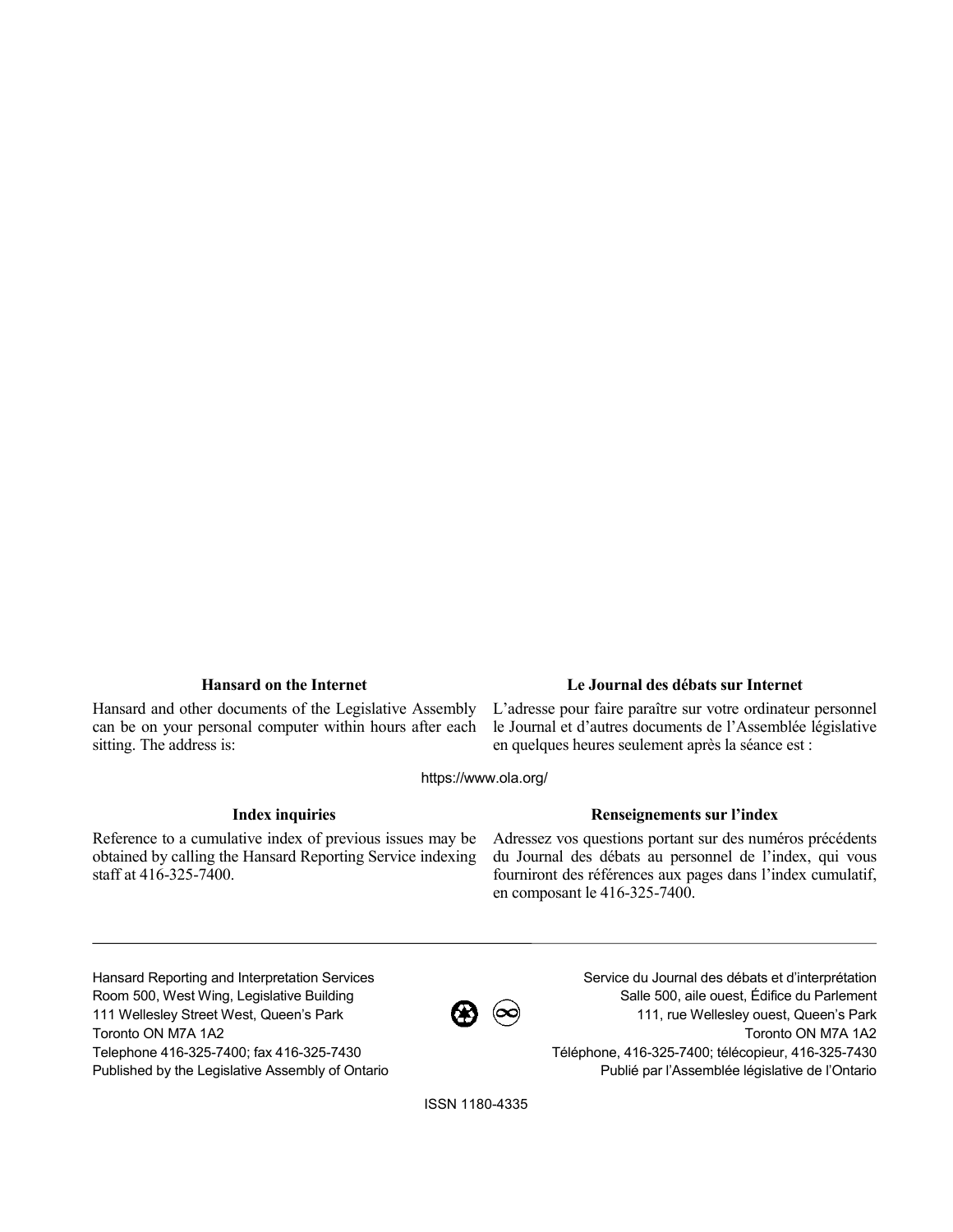# **CONTENTS**

# Tuesday 5 March 2019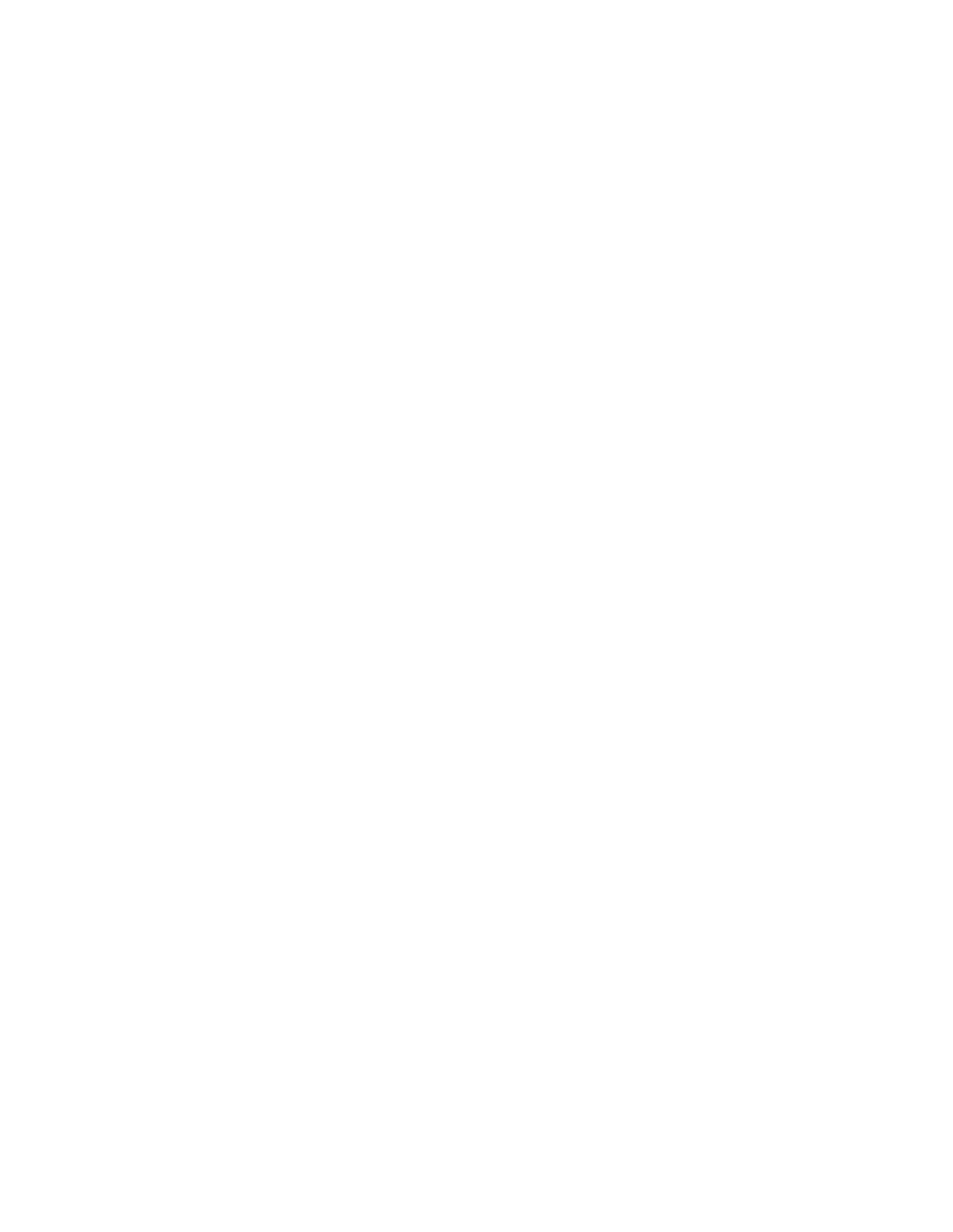LEGISLATIVE ASSEMBLY OF ONTARIO ASSEMBLÉE LÉGISLATIVE DE L'ONTARIO

# **STANDING COMMITTEE ON GOVERNMENT AGENCIES**

Tuesday 5 March 2019 Mardi 5 mars 2019

*The committee met at 0900 in committee room 1.*

### SUBCOMMITTEE REPORT

**The Chair (Mr. John Vanthof):** I call this meeting to order. Good morning, everyone.

The first item of business this morning is the following subcommittee report. Mr. Natyshak.

**Mr. Taras Natyshak:** Chair, I move adoption of the subcommittee report on intended appointments dated Thursday, February 28, 2019.

**The Chair (Mr. John Vanthof):** We've all seen this report in advance. Any discussion? Seeing none, all those in favour? Opposed? It's carried.

#### INTENDED APPOINTMENTS

#### MR. MICHAEL DIAMOND

Review of intended appointment, selected by official opposition party: Michael Diamond, intended appointee as member, Ontario Trillium Foundation.

**The Chair (Mr. John Vanthof):** We have Michael Diamond, nominated as member of the Ontario Trillium Foundation. Mr. Diamond, could you come forward, please?

As you may be aware, you have the opportunity, should you choose to do so, to make an initial statement. Following this, there will be questions from members of the committee. For that questioning, we still start with the official opposition, followed by the government, with 15 minutes allocated to each recognized party. Any time you take in your statement will be deducted from the time allotted to the government.

Welcome. You may begin.

**Mr. Michael Diamond:** Thank you for having me here today, and thank you all for making arrangements for me to be here. I was scheduled to be here earlier, but I was travelling that day, so I appreciate the opportunity to still present and speak with you today.

I'm honoured to be asked to serve on the board of the Ontario Trillium Foundation. This fund is a great example of government working with community groups and organizations across the province to deliver great results for the people. I think it has been tremendously successful, and I'm very honoured to have the opportunity to volunteer in this capacity.

# **COMITÉ PERMANENT DES ORGANISMES GOUVERNEMENTAUX**

Doug Ford, whom I've known for nearly a decade and worked with during this time, has been driven by the motto of the Rotary Club: "Service Before Self." It is one of the reasons I am an admirer of our Premier. I'm honoured to be able to now put service before self, as well, and help, in a voluntary capacity, on this amazing foundation's board.

It is widely known that I served as campaign manager to the Premier during his 2018 leadership bid. I share his values of respecting taxpayers and delivering results for the people, and I look forward to working with the team at OTF through that lens, in delivering results across the province to great community groups and other organizations.

As a business owner, I understand working towards major goals, managing staff and working with others. I hope to bring that experience to my capacity as a member of this board. I've also been privileged to volunteer with a number of organizations, be it a fundraising and strategy adviser to a mood disorders foundation or being a current director of the Empire Club of Canada. I understand nonprofits, I understand community groups, I have experience with board operations, and I look forward to serving, hopefully, in this capacity.

Again, thank you for having me today. I'd now be happy to take any questions.

**The Chair (Mr. John Vanthof):** Thank you. We will go to the official opposition.

**Mr. Taras Natyshak:** Thank you, Mr. Diamond, for appearing before us today. Congratulations on your imminent appointment.

Mr. Diamond, this committee and the appointments process has seen, in our perspective, a disturbing trend around—you're smiling already. You know what's coming.

**Mr. Michael Diamond:** I know what's coming next.

**Mr. Taras Natyshak:** You do?

**Mr. Michael Diamond:** Yes. I've listened.

**Mr. Taras Natyshak:** You've listened?

**Mr. Michael Diamond:** Yes.

**Mr. Taras Natyshak:** You anticipate my question?

**Mr. Michael Diamond:** I'm anticipating the question.

**Mr. Taras Natyshak:** Well, that would then reinforce the fact that there is a disturbing trend—that you would know that there is a question coming that is a question that I, unfortunately, have to ask of every deputant and every intended appointment individual before us.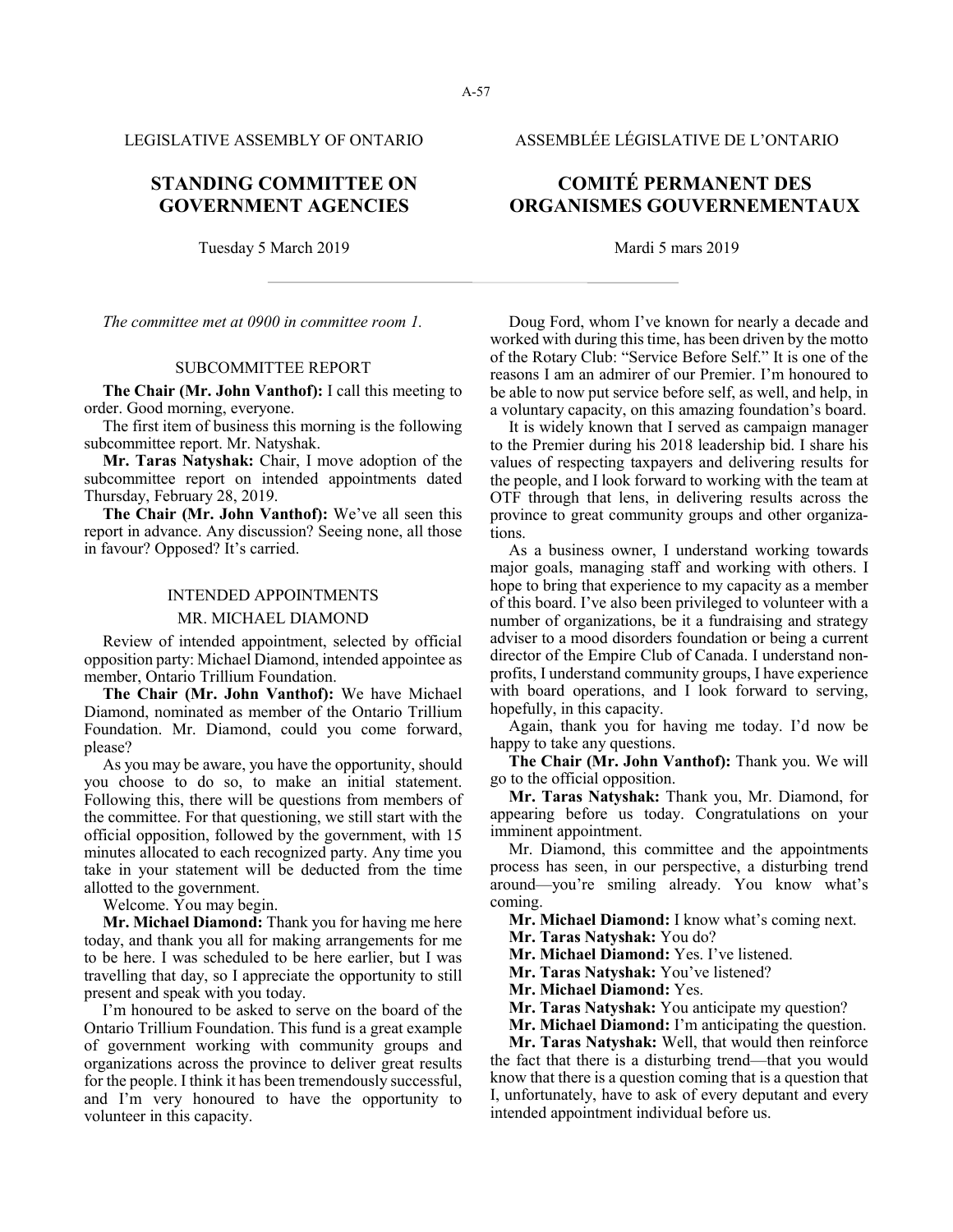Have you ever been a member of the Conservative Party?

**Mr. Michael Diamond:** Wow. Yes, I have.

**Mr. Taras Natyshak:** Are you a current member of the Ontario Progressive Conservative Party?

**Mr. Michael Diamond:** Yes, I am.

**Mr. Taras Natyshak:** Have you ever donated to the Ontario Progressive Conservative Party?

**Mr. Michael Diamond:** All donations that I've made to any political party in Canada are disclosed through the elections agencies that they've been donated to.

**Mr. Taras Natyshak:** Have you ever worked on a campaign for the Ontario Progressive Conservative Party?

**Mr. Michael Diamond:** I have.

**Mr. Taras Natyshak:** Do you have a personal connection with the Premier?

**Mr. Michael Diamond:** I've already mentioned that.

**Mr. Taras Natyshak:** Do you have a personal connection with his chief of staff, Dean French?

**Mr. Michael Diamond:** I know Mr. French.

**Mr. Taras Natyshak:** Are you in any way in any business relationship with any of the executives who work under or with Premier Ford?

**Mr. Michael Diamond:** I am not.

**Mr. Taras Natyshak:** You have no fiduciary responsibilities with any members of the government at all in any business capacity?

**Mr. Michael Diamond:** I do not.

**Mr. Taras Natyshak:** Mr. Diamond, you're a partisan; right? It's fair to say that you're pretty heavily involved with the party. In a democratic society, it's your right to do so. In your partisan capacity or through your ideological belief system, would you think it's appropriate for a government to nominate, pretty exclusively, partisan appointments through this process? Do you think they're being selective in who they nominate and in who they choose and put into these positions?

**Mr. Michael Diamond:** I'm not sure who else has been named to these positions that you're referring to, but no, I think that the prerogative of the government is to appoint people who they think can work towards delivering results for the people of Ontario.

**Mr. Taras Natyshak:** You may not be aware of what the ratio is or of the percentage, but I'm going to ask the Clerks' office to give us some data on exactly what it is. I would say we're at the 90th percentile of appointments that have been either directly connected to the Premier or to donors or to failed candidates of the Progressive Conservative Party. It's interesting, because it's as if there are no other suitable candidates that could ever be found in the province that could fill these positions.

Stacking the deck and putting the cards in your favour is something that we expected and that we saw under the Liberal government, but we were told that it was going to be different, and we see that there is absolutely none of that. It seems like it's just a bonanza of appointments for partisans and for those who are connected to the Premier's

office. It's disturbing. I think it's an affront to the appointments process, and it makes a mockery of this process as well.

I don't know if that gives you any concern, if at any point you may want to sound the alarm that, hey, maybe there's somebody more capable, but certainly on the New Democratic side we're concerned and disturbed with what's been happening and how it's been progressing. It's our job to highlight that and to show the government that this is not a safe landing spot or a place for a golden parachute for failed partisans or for politicos. It's something that—

**Mr. Jeremy Roberts:** Mr. Chair, is there a question here?

**Mr. Taras Natyshak:** I can ask whenever I want or I can keep going; it doesn't matter. This is the way it works. My question, actually, would be directed to the Clerk.

**The Chair (Mr. John Vanthof):** Do you have a point of order, Mr. Roberts?

**Mr. Jeremy Roberts:** I'm just wondering, Mr. Chair, if there is a question here.

**Mr. Taras Natyshak:** Yes, I'm formulating it. It's happening as I'm speaking. It's sort of stream-of-consciousness stuff, so I'll get to a question.

My question is to the Clerk: Through you, Chair, I'm wondering if the Clerk can provide the committee with the total number of applicants for all positions that we've seen through this process. I'd like to know the raw number of how many people have applied.

Here is my question to you, Mr. Diamond—

**Mr. Michael Diamond:** Thank you.

**Mr. Taras Natyshak:** You said that you were asked—

**The Chair (Mr. John Vanthof):** Excuse me, Mr. Natyshak. Is that a request?

**Mr. Taras Natyshak:** Yes, it is a request.

**The Chair (Mr. John Vanthof):** So could I test the will of the committee, if the committee would agree to ask for that information?

**Mr. Roman Baber:** You can't possibly measure what you're asking for.

**Mr. Taras Natyshak:** You would know who applied for the process through the Internet, through the application process. I just want to know how many people have applied—

**The Chair (Mr. John Vanthof):** I'm not asking for debate, just if it is the will of the committee.

**Mr. Roman Baber:** No.

**The Chair (Mr. John Vanthof):** Okay.

**Mr. Taras Natyshak:** Fair enough.

Mr. Diamond, you said—

**The Chair (Mr. John Vanthof):** Mr. Natyshak, that could be treated as an individual request.

**Mr. Taras Natyshak:** Oh, okay, thank you very much, Chair. How much time do I have left?

**The Clerk of the Committee (Ms. Jocelyn McCauley):** About 10 minutes.

**Mr. Taras Natyshak:** Ten minutes? That's a lot of time. Great, I'm just getting warmed up.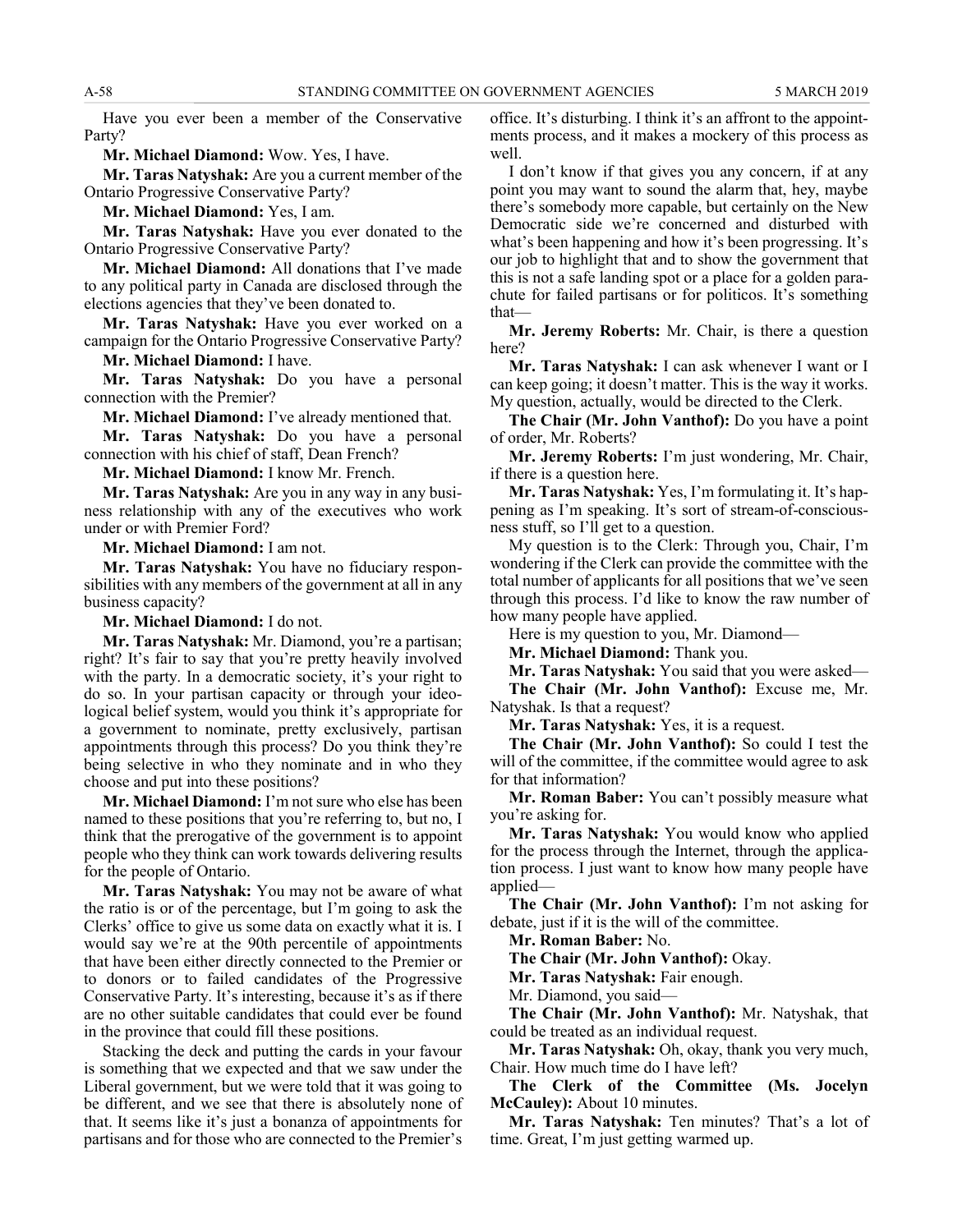Mr. Diamond, you said that you were asked to fulfil this position, or to apply for the position. Who were you asked by?

**Mr. Michael Diamond:** I had a conversation with a member of the staff in the minister's office, Stephanie Dunlop, who leads the appointments. It was shortly after—I guess it was in November. It was the first Tuesday in November at a social gathering. We were just talking about her new job and she mentioned this was one of the files that she was working on. I said that it sounded interesting and she informed me that if I were interested, there was an application process online.

**Mr. Taras Natyshak:** So it was an informal conversation? She said—

**Mr. Michael Diamond:** Yes, it was a run-in at a social gathering.

**Mr. Taras Natyshak:** And do you believe that through that application process, your application was submitted just based on your own individual merits and your experience, or do you think that there was any preference given to you as a candidate because of your affiliation with the PC Party of Ontario?

**Mr. Michael Diamond:** I believe that whoever reviewed and vetted these CVs saw that I applied and can contribute in a valuable way in this voluntary capacity. **0910**

**Mr. Taras Natyshak:** So you were the best of the lot? Your résumé stood out ahead of everyone else's?

**Mr. Michael Diamond:** To the opinion of someone.

**Mr. Taras Natyshak:** Don't be bashful. I mean, go ahead. Tell us how great you are. Tell us how you merited this position.

**Mr. Michael Diamond:** Is that the question? Earlier, I think you referred to me as a failed partisan—

**Mr. Taras Natyshak:** Yes, gloat. This is an opportunity to make your case.

**Mr. Michael Diamond:** I think that through my diverse experience of working with many businesses, industry associations, non-profits and community groups in Ontario, I will bring a good perspective to this organization. I'll also share the Premier's mantra of respecting taxpayers and delivering results for people in fulfilling those duties.

**Mr. Roman Baber:** Point of order.

**The Chair (Mr. John Vanthof):** Mr. Baber.

**Mr. Roman Baber:** For the member to suggest and to encourage the witness to go ahead and gloat, in my respectful submission, is unparliamentary.

**The Chair (Mr. John Vanthof):** That is not a point of order. Continue with your questions.

**Mr. Taras Natyshak:** Chair, I think I've stated my case on this one. I appreciate the candour from Mr. Diamond. I'm going to cede the rest of my time to my colleague.

**The Chair (Mr. John Vanthof):** Mr. Burch.

**Mr. Jeff Burch:** Good morning, Mr. Diamond.

**Mr. Michael Diamond:** Good morning.

**Mr. Jeff Burch:** I assume that in applying for this position, you value the work that's done by the Trillium Foundation.

**Mr. Michael Diamond:** Yes. I think it's a very wellrun organization and very successful.

**Mr. Jeff Burch:** You're aware of the cut to their budget recently?

**Mr. Michael Diamond:** Yes.

**Mr. Jeff Burch:** Some \$15 million from about a \$150 million budget. Do you agree? What do you think of that?

**Mr. Michael Diamond:** I think that families and individuals and companies and governments and agencies across Ontario are realizing that it's quite possible to provide the same level of service and the same support for your community with less. It's the situation that Ontario is in, frankly, and it's the situation that many families are in. It's something I personally had to do. I don't think a reduction in budget will necessarily have to mean lower results for people.

**Mr. Jeff Burch:** So you're fine with the \$15-million cut to their budget?

**Mr. Michael Diamond:** I think that it's a fact of reality.

**Mr. Jeff Burch:** Are you fine with the fact that it happened mid-stream through a fiscal period—not to the following year's budget, but nine months in?

**Mr. Michael Diamond:** It's no surprise to anyone who has observed Ontario for the last 15 years that hard decisions are required right now.

**Mr. Jeff Burch:** I have a real issue with someone applying for a position like this and being fine with a \$15 million budget cut in the middle of a fiscal year. Are you aware of what kind of impact that will have on the programs that are provided or—

**Mr. Michael Diamond:** I look forward to learning when I join the board of the organization. If things are done properly—and I think they can be—there doesn't have to be a reduction in services to people.

**Mr. Taras Natyshak:** Mr. Diamond, are you aware of what the remuneration is for this position?

**Mr. Michael Diamond:** Zero. I will not be getting paid anything.

**Mr. Taras Natyshak:** The communities that are working on their Trillium applications right now—do you feel any remorse for those communities and those organizations that have put a lot of stock and effort into their application process, knowing full well that this government is cutting, essentially, a lifeline to their programming? Does that affect you at all?

**Mr. Michael Diamond:** I think there's still a tremendous amount of support to be distributed across the province to worthy projects.

**Mr. Taras Natyshak:** As my colleague stated, with a \$15-million cut, would you agree that that will inevitably result in less support—

**Mr. Michael Diamond:** No. I've stated that several times. I don't think it has to.

**Mr. Taras Natyshak:** So what you're saying is less money going out of the Trillium Foundation is going to equal the same amount of support as previous—

**Mr. Michael Diamond:** It absolutely can. There are certainly ways to reduce overhead costs.

**Mr. Taras Natyshak:** So for an agency that received \$100,000 last year, receiving \$10,000 this year is the same amount?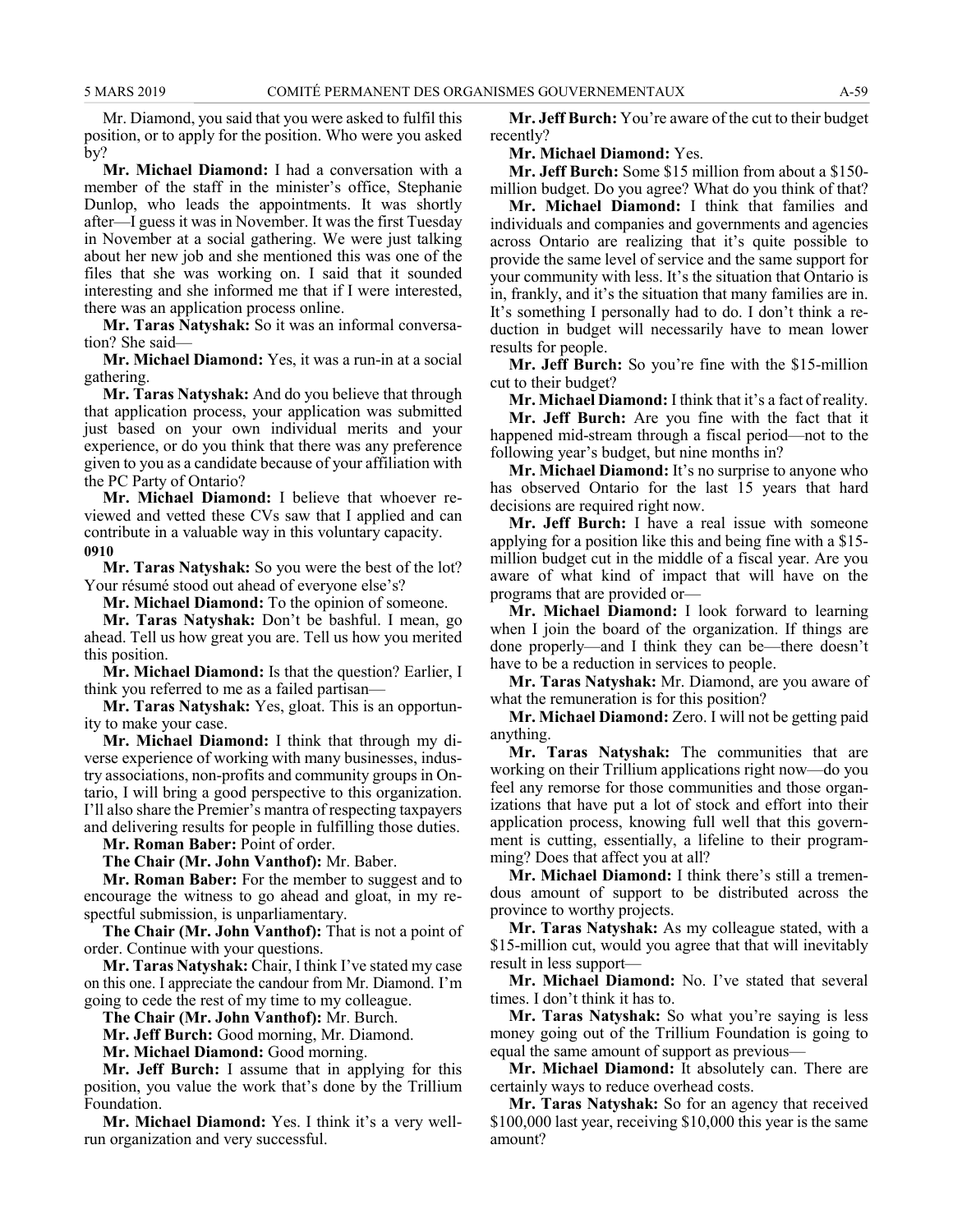**Mr. Michael Diamond:** I look forward to joining the board and reviewing these budgets.

**Mr. Taras Natyshak:** I'm sorry, I can't hear you.

**Mr. Michael Diamond:** I look forward to joining the board and reviewing these budgets, but I definitely think that results do not have to be contingent on a sum.

**Mr. Taras Natyshak:** When they put budgets together and plans together to request funds, they do that quite effectively. From my experience, when agencies and organizations apply for Trillium funding, all their I's are dotted and T's are crossed. They request the sum of funding that they need to continue those programs. You're saying to us that they'll be able to do as much with less and you're okay with that—

**Mr. Michael Diamond:** I believe people across Ontario have been learning that, and that families have known that forever.

**Mr. Taras Natyshak:** Again, as a member of the organization now, that will be the new mantra, "The Trillium Foundation: More with Less"?

**Mr. Michael Diamond:** No. The mantra of the Trillium Foundation will be "Supporting Healthy and Active Communities across Ontario."

**Mr. Taras Natyshak:** Yes. Well, I know there are several agencies in my area of Windsor-Essex in southwestern Ontario that are relying and planning on having funds that continue. As you know, Trillium funding is typically annual and given to organizations that have already had Trillium funding and a proven track record, and to hear that coming from one of their new board appointees—it's going to shock them. I'll certainly be keen on letting them know that this is the new direction that the government is taking and that their appointments are taking.

I cede my time, Chair. Thank you.

**The Chair (Mr. John Vanthof):** Thank you. No further questions from the official opposition?

To the government: You have 13 minutes and 30 seconds. Mr. Roberts.

**Mr. Jeremy Roberts:** Thank you so much, Mr. Chair. I suppose, given this morning seems to be the morning of Shakespearean soliloquies, I might start with a short preamble here.

I was a little taken aback by the opposition suggesting that you might not merit this position because, frankly, looking at your CV, I see somebody who has a long history of public service. I think sometimes those of us who are in politics sometimes forget that being involved in politics is a public service in itself. It takes a great deal of sacrifice, and I truly commend you for that work, on top of the community work you're doing as well—

**Mr. Taras Natyshak:** Chair?

**The Chair (Mr. John Vanthof):** Mr. Natyshak, point of order?

**Mr. Taras Natyshak:** I'm just wondering if there's a question here from Mr. Roberts.

**The Chair (Mr. John Vanthof):** That's not a point of order.

**Mr. Taras Natyshak:** Oh, sorry. All right. Sorry. *Interjections.*

**The Chair (Mr. John Vanthof):** Please continue.

**Mr. Jeremy Roberts:** Just a preamble, indeed. I'll make sure I get there quickly. In fact, I think we've arrived at the point now.

I'd just love to hear a little bit more about your community service background, because I see you've done some work with Mood Disorders Society of Canada. Tell us a little bit about some of your experience in the community.

**Mr. Michael Diamond:** Yes, absolutely. It's really a family thing. I remember the evening in 1989 when Justice Minister Doug Lewis called my house to ask my mother to leave her career in law to join the Superior Court. It was something she couldn't say no to; although, economically, my family may have been better off had she turned that down. But it was an honour of a lifetime for her, and that really set the course for both my brother and me in giving back to our community.

The Mood Disorders Association of Ontario is a particularly important one to me. I do suffer from dysthymia and depression, and it was an organization that was there for me when I needed help. To be able to go and raise money and provide them with strategy advice and government relations advice has been a true honour. They are a wonderful organization, and it's really great to see that this government is investing in mental health support in Ontario.

**Mr. Jeremy Roberts:** I really appreciate that. I believe I can speak for fellow members on the government side in saying thank you for putting your name forward to serve on this. It's a non-paid position, and we need people with a proven commitment to public service to try and step up to these positions. I really appreciate you stepping forward, and I think you'll have quite a lot to contribute to the Trillium Foundation.

**Mr. Michael Diamond:** Thank you very much.

**The Chair (Mr. John Vanthof):** Next? No further questions—oh, Ms. Khanjin.

**Ms. Andrea Khanjin:** Sure. Thank you again for appearing before us. I know you have a very busy schedule with everything that you are involved in.

I just wanted to go back to one of the comments you made in your opening remarks, and that's the premise of respecting taxpayer dollars. In my community of Barrie– Innisfil, a lot of people get upset that they've applied for Trillium funding and they've had it for four years, but they can't actually reapply. So what it does is it forces their business model to be creative and to say, "Well, the government has invested in me at the beginning of my venture, and then I kind of have to stand on my own two legs."

We're a community where if we need to fund something, if we need a new MRI machine, people get out there and they fundraise. They get the community together, they do runs, they do charity hockey games etc. A lot of things that I hear from my constituents is that while they understand the merits of the Trillium Foundation, they want fairness and they want the respect for taxpayer dollars brought back to these types of foundations.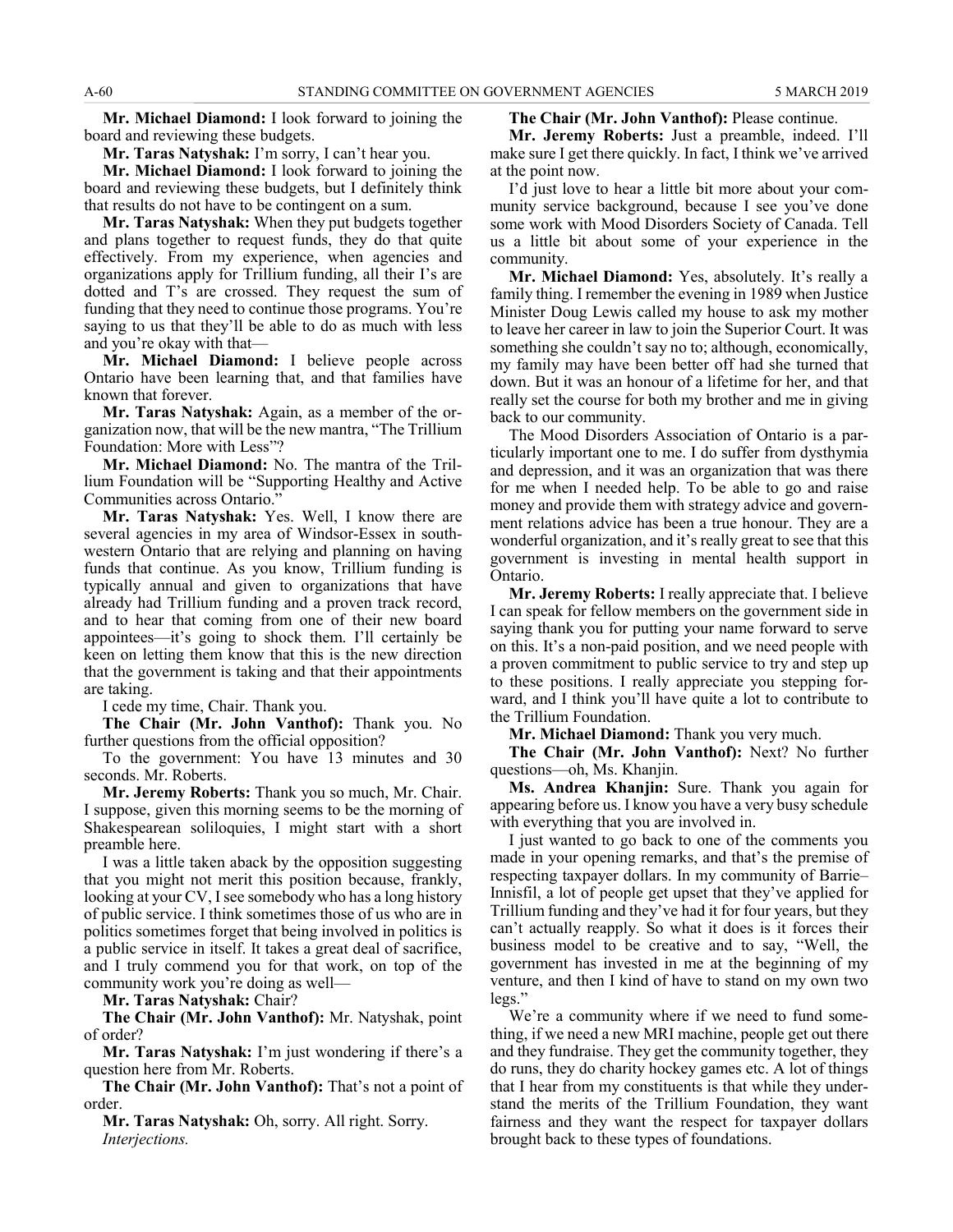With your experience, how do you plan to make sure that there is fairness brought back into such a— **0920**

**Mr. Michael Diamond:** That's a great point. I think the first thing is that as much of the investment that the people of Ontario have made into the Trillium Foundation because we have to remember it is their money—needs to be used for the public good, not for offices, not for salaries. That's why I'm very happy this is a voluntary position, because that will enable more of the resources to support community groups.

I definitely look forward to learning more and seeing if there has to be some overhaul in how funding is reviewed, and consulting with both successful and unsuccessful applicants to really get the right mix to ensure that those groups that need it have it while they need it, and hopefully will be on their own two feet in very short order.

**Ms. Andrea Khanjin:** So, just kind of building on that, when you say that it is funded by everyone here in Ontario, a lot of people don't realize what organizations are getting the funding. So how can you speak to, sort of, the transparency and more public engagement awareness of how these things are granted?

**Mr. Michael Diamond:** Well, one thing: When I was approached to apply for this board, I did review their website. I didn't find it particularly easy to find a list in one place. You had to click through a number of pages to download something to talk about where these investments have been made, so I think that has to be really front and centre, making it accessible for the people of Ontario to see where this money is being spent. It also would be good for future hopeful grant applicants, because it would let them know who else has received this money, what's in line with their goals. So transparency is certainly very important and needs to be brought higher up on that website.

**Ms. Andrea Khanjin:** Without that, currently, there has been a previous Liberal government that could have made changes, but it seems to go on with that culture of elitism where the select few get this funding, and not everyone. Do you think that will help make sure that it's not just about the elite and the insiders club applying for this, but for everyone?

**Mr. Michael Diamond:** Oh, absolutely. This, again, is the people's money, so it has to be used for the people's projects. I was very happy—I spent a lot of time growing up in Kenora, and I noticed last year that a splash pad was funded by the Ontario Trillium Foundation in Kenora. It really might seem odd to people who haven't visited Kenora, because it is a town on a lake, but to get to the public beaches there, you require a boat. They're both on two islands. So this splash pad will allow locals or visitors without a boat the ability to cool down, have fun in the water. Projects like that are, I think, certainly very important.

**Ms. Andrea Khanjin:** Thank you.

**The Chair (Mr. John Vanthof):** Mr. Nicholls?

**Mr. Rick Nicholls:** Thank you very much, Chair. Good morning, Mr. Diamond.

### **Mr. Michael Diamond:** Good morning, Rick.

**Mr. Rick Nicholls:** Good to see you here this morning.

I want to fall back on a comment that my colleague from the NDP referenced this morning with regard to cutbacks. For me, it's refreshing for me to hear that you're not fazed by the fact that there are some cutbacks in the budgets for Ontario Trillium. The way I interpret that is that organizations that are applying for funding have to get real with their submissions. A lot of times, they think, "Oh, the government has lots of money, so let's inflate our proposals and maybe we get it." So I guess my question to you is—and, again, I know that Niagara Centre probably needs funding. Maybe Essex needs funding, or—

**Mr. Taras Natyshak:** Chatham-Kent.

**Mr. Rick Nicholls:** —Chatham-Kent needs funding, absolutely. We all need funding, don't we? But what our submissions have to be is they have to be real. So I guess my question to you would be, in terms of follow-up on people who are awarded these grants, is there any followup that you're aware of or any procedures in place that could, in fact, ensure that the money that has been requested—money that has been given—is actually used for its intended purpose?

**Mr. Michael Diamond:** Well, that's very important and it should also not just be part of the follow-up, but part of the grant application process, to have a very concrete idea of how the investment by the people will be used to benefit the people. If a low overhead and if a cut to Trillium will mean that we need to ensure as much of the money that is available and contributed by the people is invested into projects for the people, I think so, too, those projects must be very efficient with the use of that money and that as much of the money that is contributed by Trillium has to be to fund that project.

**Mr. Rick Nicholls:** Very good. Thank you very much.

**Mr. Michael Diamond:** Thank you.

**Mr. Roman Baber:** No more questions.

**The Chair (Mr. John Vanthof):** No more questions? Thank you. Question period is over. Thank you very much, and you may step down.

We may now consider the intended appointment of Mr. Michael Diamond, member for the Ontario Trillium Foundation. Ms. Khanjin?

**Ms. Andrea Khanjin:** I move concurrence in the intended appointment of Mr. Michael Diamond, nominated as member of the Ontario Trillium Foundation.

**The Chair (Mr. John Vanthof):** If you could, could you please reread it. The mike wasn't on.

**Ms. Andrea Khanjin:** Sure. I move concurrence in the intended appointment of Michael Diamond, nominated as member of the Ontario Trillium Foundation.

**The Chair (Mr. John Vanthof):** Thank you. Concurrence in the appointment has been moved by Ms. Khanjin. Any discussion? Seeing none, all those in favour? Opposed? Concurrence is passed.

We are now adjourned.

*The committee adjourned at 0925.*